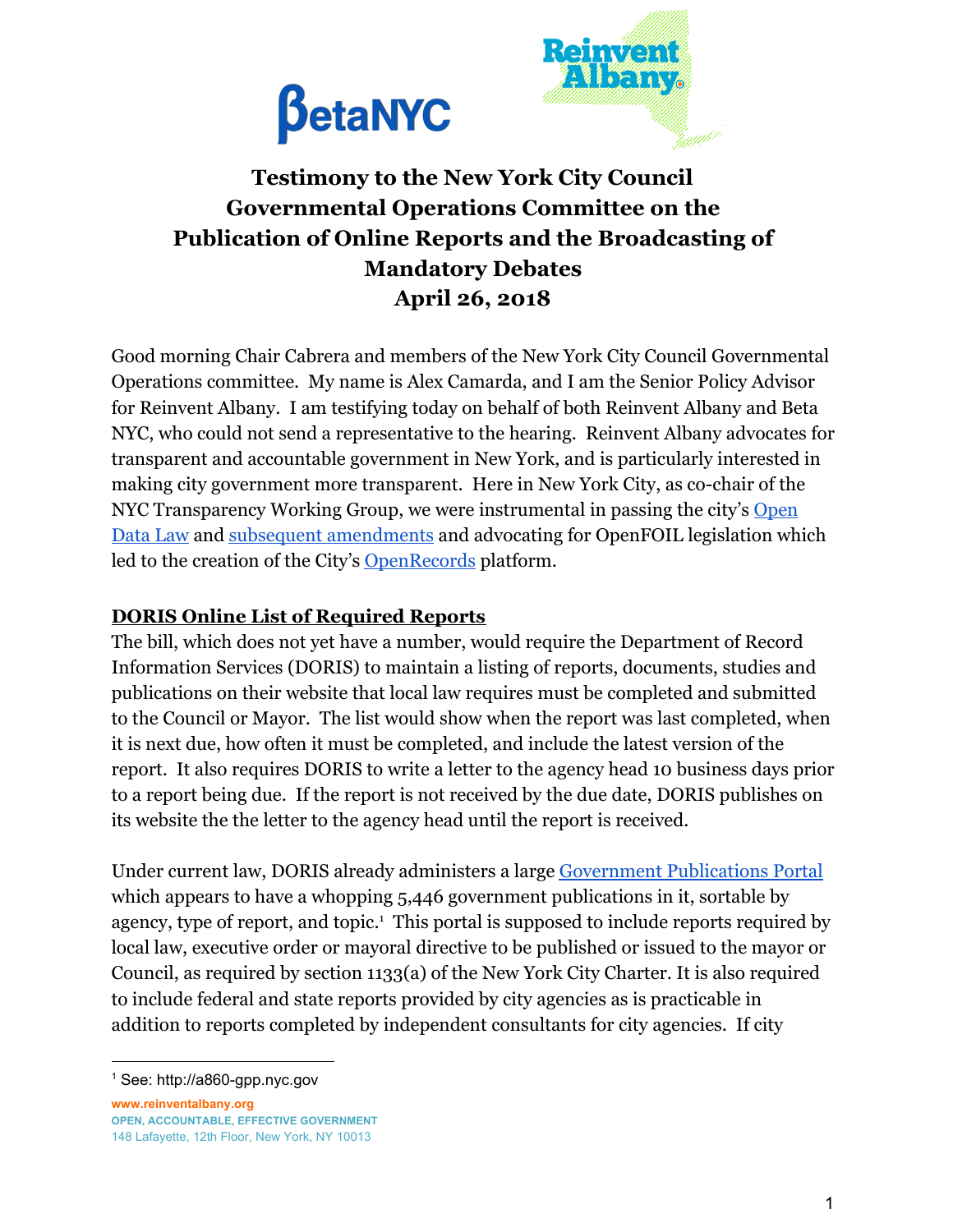agencies are meeting their obligations under section 1133(a), the current DORIS Government Publications portal is more inclusive than the online list of submitted reports envisioned by this bill before the Council. However, we do not know to what extent agencies are complying with the law.

We applaud the Council's and Mayor's staff who did yeoman's work recently in identifying all the reports required by local law which will help create the online list established by the bill. This was a critical and long overdue undertaking, as many of the bills passed by the Council are reporting bills. Too often these reporting bills are not completed, undercutting government transparency and negating the work done by the Council, the Mayor's Office, and advocacy groups in passing the law that required the report in the first place. Having a list of reports will better ensure the transmission requirements to DORIS are met, and facilitate elimination of unnecessary or outdated reports, which can be done under the Reports and Advisory Board Review Commission (RABRC) in city law. This Commission has only been convened once, but it makes sense for it to be convened again once this online list of reports is created by DORIS. We would support further measures to create more coherence around reporting mandates including sunsetting them to ensure they are revisited and still useful.

Regarding the legislation, we will only support it if it is amended to reflect an Open Data approach to reporting information. Government needs to move away from providing information locked in static PDF reports and report data in the open, usable and dynamic form mandated by the City's Open Data law.

The online table of reports on the DORIS website created by this bill should therefore be downloadable, machine readable, and sortable by agency, date due, date last released, name and other column headers. The spreadsheet itself should be required to be put in the Open Data portal and automated for instantaneous updates. Any tabular data in the reports (graphs, charts, tables, etc.) should be placed in the Open Data portal and identified as connected to the reports, as is required under the Open Data law. While we understand the intent, we oppose requiring DORIS to spend time scanning and uploading the reminder letters it sends to agencies to do their reports. Laggard agencies and reports should be identified in a data column in the table on the DORIS website. Then, DORIS should collate that data and list laggard agencies and reports as part of an annual summary on reporting compliance (The state Authorities Budget Office does something similar to this.<sup>2</sup>)

<sup>&</sup>lt;sup>2</sup> See: <https://www.abo.ny.gov/reports/delinquentreports/February2018DelinquentList.pdf> and Authorities Budget Office, ABO Reports on Delinquent Authorities at [https://www.abo.ny.gov/reports/abodelinquentreports.html.](https://www.abo.ny.gov/reports/abodelinquentreports.html)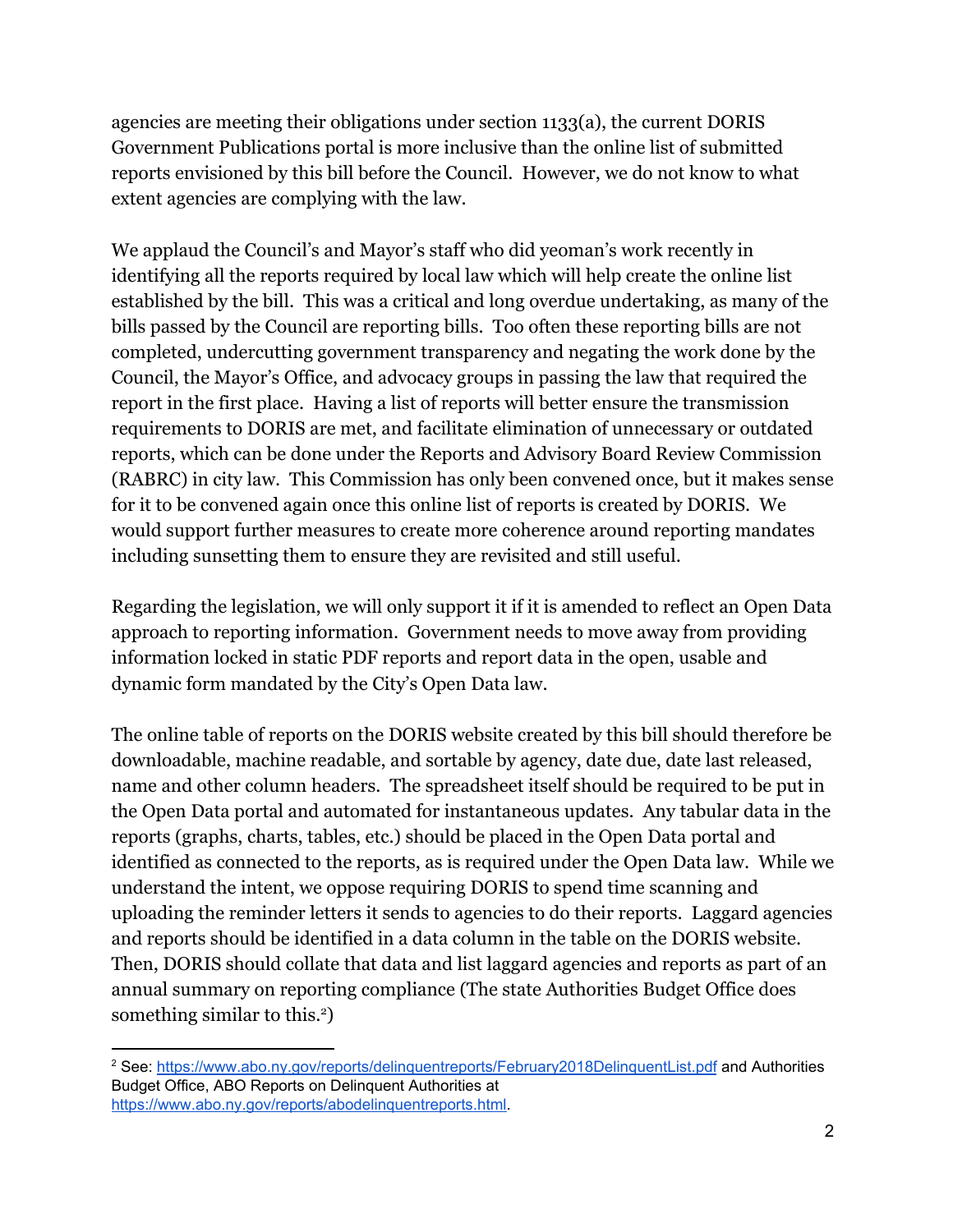Beyond making this bill adhere to Open Data principles and the law, we recommend the following additional amendments:

- DORIS should be required at the beginning of each fiscal year to notify agencies which reports are due in the upcoming year. The ten day notification in the bill is sufficient as a reminder of the date due for the report, but it should not be the first notification to agencies. We want the agencies to have enough time to complete the report thoroughly in accordance with all the provisions of the law requiring the report.
- DORIS' online list (which we think should be referred to as a dataset or table because it has multiple column headings) of reports should cite the section of the charter or administrative code where the specific requirements of the report are described.
- The DORIS tablet should include a brief summary of the report, an abbreviated description of what DORIS currently provides for reports in the Government Publications portal.

## **Broadcasting of Mandatory Debates**

Int. No. 14 of 2018 (Borelli) requires that mandatory debates of candidates participating in the city's public matching campaign finance program running for citywide office be broadcast simultaneously on the city-owned or operated television channel serving the largest public audience.

It is notable that section 3-709.5(5)(a)(vii) in the city's Administrative Code requires the debate sponsor to, "set forth plans for publicity and for broadcast and other media coverage for the debates," so debates are typically broadcast on privately owned channels already, particularly if the sponsor is a media organization.

Reinvent Albany believes in making government accessible to the public and encouraging civic participation in our democracy through the use of modern technology. The easiest and cheapest way to do this is through webcasting, which is far less expensive than television broadcasting, allows for easier and much less expensive video archiving, and can be watched on smartphones, which are far more accessible than television sets. We therefore believe it is more important to require the CFB to webcast the debates rather than televise it on additional channels, which we understand CFB currently does and would support having codified.

If the Council wants to additionally televise debates on government channels, we encourage two amendments be made to the bill: